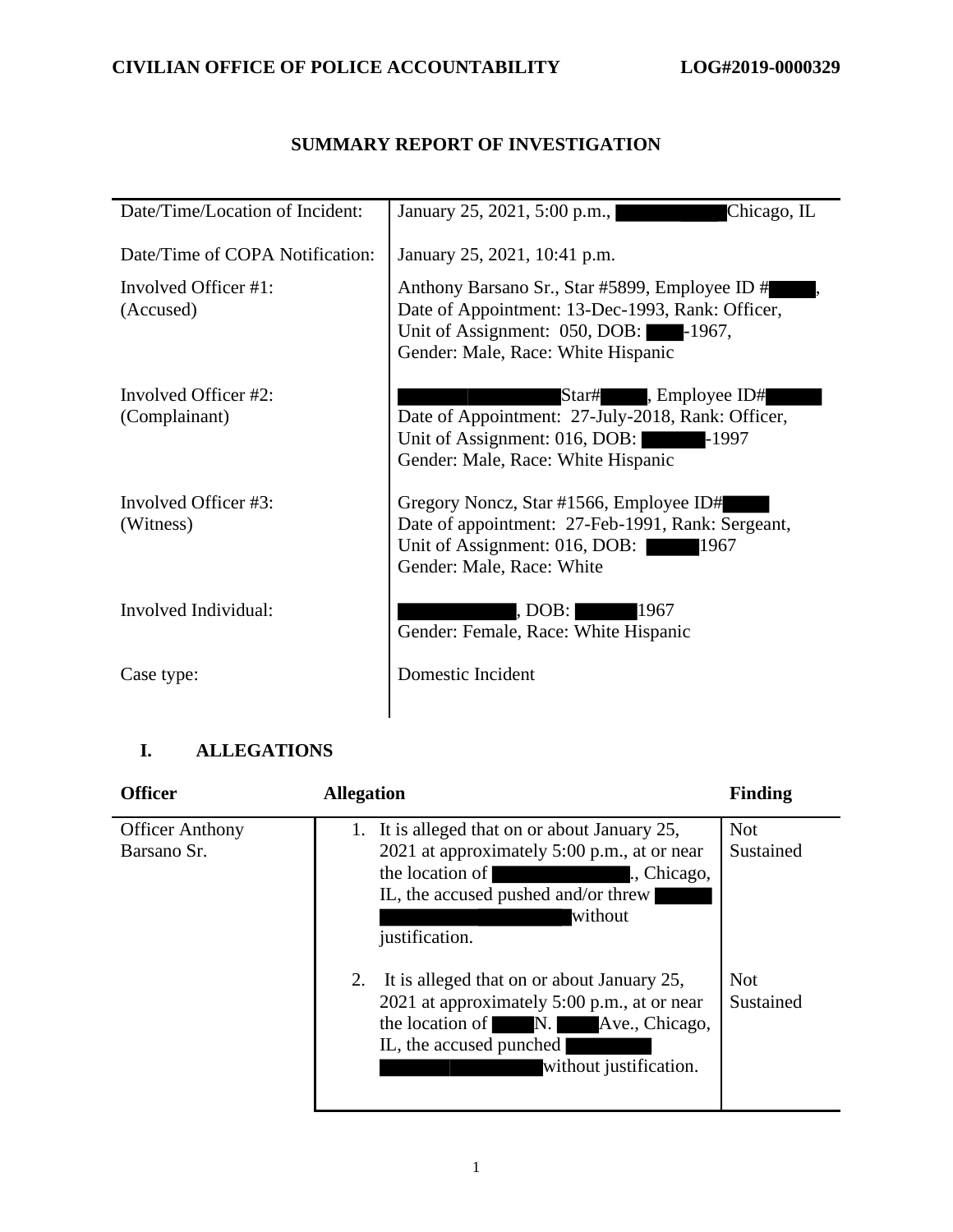#### **II. SUMMARY OF EVIDENCE<sup>1</sup>**

On January 25, 2021, at approximately 5:15 p.m. while off-duty, Officer Anthony Barsano Sr. called  $911^2$  to Iocated at Chicago, IL, to report that Chicago was intoxicated while off-duty.<sup>3</sup> In response, Sgt. Gregory Noncz, Officer LaSteven McKinney, and Officer Michael Sas responded to the scene. According to the **Initiation Report**,<sup>4</sup> while investigating the allegations for intoxication, reported that prior to police arrival to **Officer Barsano Sr.** punched him in the face three times. The incident was documented under **Case Report, RD#JE** .  $\overline{\phantom{0}}^5$ 

Responding officers initially activated their **Body-worn cameras**<sup>6</sup> (BWC) as they investigated the incident and interviewed the involved parties. The footage shows reporting to responding **Officers McKinney**  $^7$  and  $\textbf{Sas}~^8$  that **battered him by throwing**  $\overline{\text{him}}$  on the bed and couch.<sup>9</sup> He relays that although he did not want to press charges, if he had to sign a complaint, he would. Officer Barsano Sr. and , relay to the officers that they had to hold back as he attempted to take his car keys and drive away while intoxicated. No further details regarding the allegations of physical abuse are captured on BWC. is transported to the  $16<sup>th</sup>$  District for further investigation into the allegations of intoxication.

**To-From Reports**<sup>10</sup> from Officer McKinney and Sas document that alleged that Officer Barsano Sr. pushed him onto the bed and couch. No visible injuries to either Officer or Barsano Sr. were noted by any officers.<sup>11</sup>

In a statement to COPA on April 15, 2021, provide specific details regarding the incident. He reported that he was too intoxicated to recollect his conversations or interactions with anyone that night. **The conversations are provided** he drank an unknown amount of an alcoholic beverage called, "Four Loko."<sup>13</sup> It is his understanding that police arrived at his residence after receiving a call reporting that he was intoxicated while off-duty. Essentially, the only thing he recalled was that he spoke with police and was escorted to the  $016<sup>th</sup>$ District where a breathalyzer test was administered on him by a Sergeant with the Bureau of Internal Affairs (BIA). However, he was unable to provide any information regarding the

<sup>1</sup>COPA conducted a full and complete investigation of this matter, including the interview of all pertinent civilian and officer witnesses, and the collection and review of digital, documentary, and forensic evidence.  $2$  Att. 5

<sup>&</sup>lt;sup>3</sup> Both parties are members of Chicago Police Dept and share residency. Allegations regarding

<sup>&#</sup>x27;s off-duty intoxication are being investigated by BIA under Log#2021-0000327. (Please note that the initiation report improperly reports the Log # as 2021-0000377.)

 $<sup>4</sup>$  Att. 1</sup>

<sup>5</sup> Att. 2

<sup>6</sup> Att. 11-15

 $<sup>7</sup>$  Att. 14</sup>

<sup>8</sup> Att. 15

<sup>9</sup> Att.15 at 6:23

 $10$  Att. 18

 $11$  See Att. 1 and 18

 $12$  Att. 22

<sup>&</sup>lt;sup>13</sup> Note: "Four Loko" is an alcoholic beverage packaged in a 23.5 oz. can and contains 14% alcohol.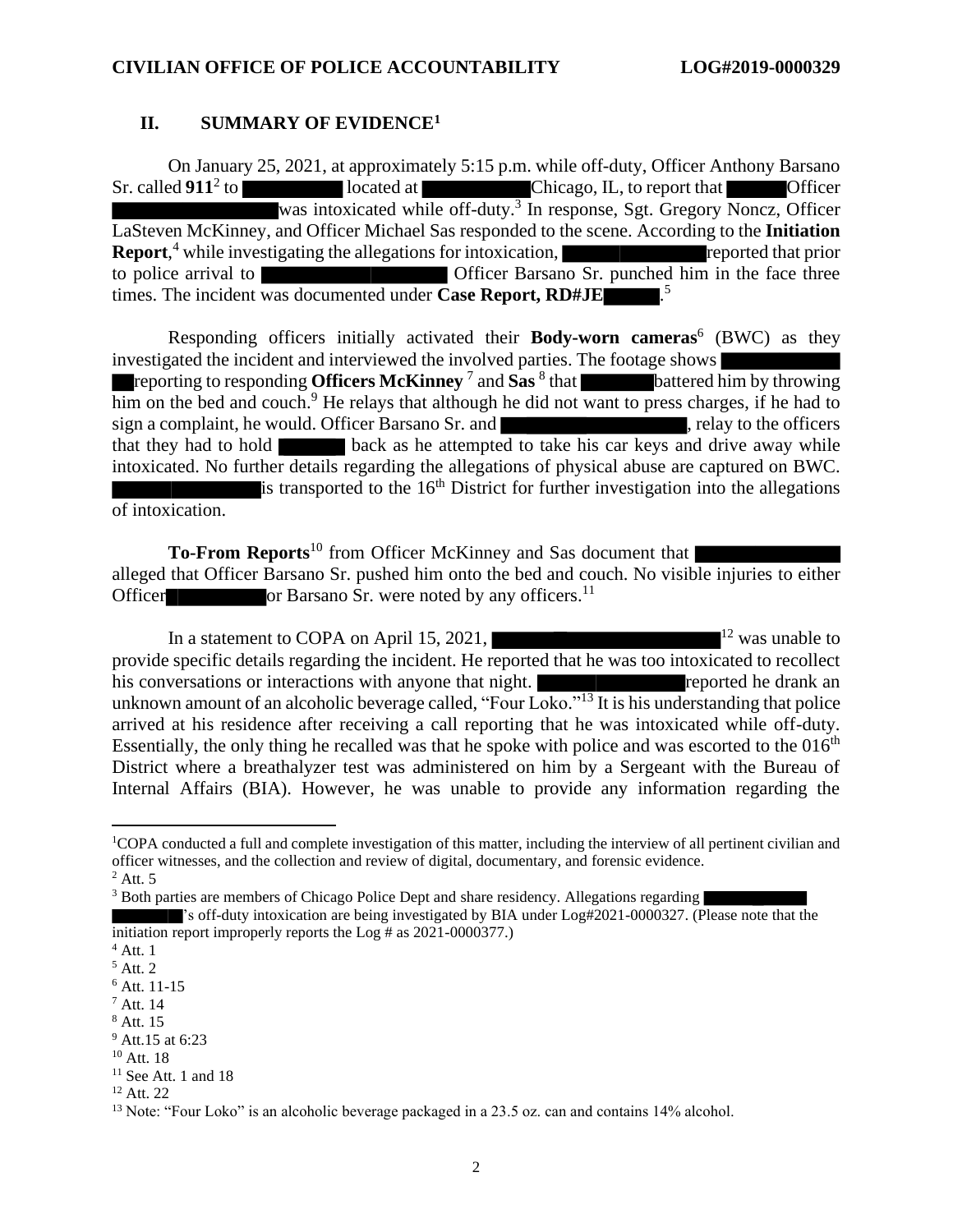allegations he made against Officer Barsano Sr. but reported no injuries. Since then, he has successfully completed an alcohol/behavioral program and is working on remaining sober.

**Sergeant Gregory Noncz**<sup>14</sup> provided a statement to COPA on March 25, 2021. He related, on the date of incident he responded to a request for supervisor at Upon his arrival, neither party reported a physical/domestic altercation to him. After speaking with Officer Barsano Sr. and **the state of the state of the state of the residence with and and state and and state and and state and and state and state and state and state and state and state and state and state and state and** escorted him to the  $016<sup>th</sup>$  District to conduct a breathalyzer.

While at the station, alleged that struck him in his face three times prior to police arrival to the residence. Stated that he was struck after a disagreement about his drinking habits and wanting to **the contract of the contract of the contract of the contract of the contract of the contract of the contract of the contract of the contract of the contract of the con** number was initiated against Officer Anthony Barsano Sr.<sup>15</sup> Although Sgt. Noncz did not observe any visible injuries, <sup>16</sup> an Evidence Technician was requested to photograph PO However, the technician was unable to obtain photos of a after relocating to a hospital.<sup>17</sup>

During a statement with COPA on May 4, 2021, **18** , Officer Barsano Sr., relayed that after returning from the gym sometime in the afternoon of January 25, 2021, she observed sitting and talking sitting and talking in **Exercise 2.** At that time, she overheard and observed discussions regarding drinking habits. Although she did not observe did notice he exhibited signs of intoxication, including slurred speech, agitation and he was confrontational.<sup>19</sup>

Subsequently, she joined the conversation confronting Officer about his drinking habits. **became** angry and headed to his bedroom to retrieve his keys so he could leave the residence. Since he was in no condition to drive, proceeded and confiscated his keys. This made him more irate and emotional. Although he was very upset, never became physically aggressive toward she <sup>20</sup> However, there seemed to be no signs of de-escalating the situation. As such, asked him multiple times to go to sleep and sober-up, but he declined. In a final warning, she relayed to him that if he did not sleep it off, she would have Officer Barsano Sr. call the police. to call the police. $21$ 

asserted that after arrival to were never left alone, and she never observed the two physically aggressive with one another. While waiting for the police, she grabbed around his waist, pulling him onto the couch. However,

<sup>&</sup>lt;sup>14</sup> Att. 20

<sup>15</sup> Att. 20 at 6:00-11:00

<sup>16</sup> Id. at 13:55-14:05

<sup>&</sup>lt;sup>17</sup> Id. at 15:13-16:44

 $18$  Att. 24

<sup>19</sup> Id. at 8:22-9:25

 $20$  Att. 24 at 16:12-17:50

<sup>21</sup> Id. at 4:25-6:35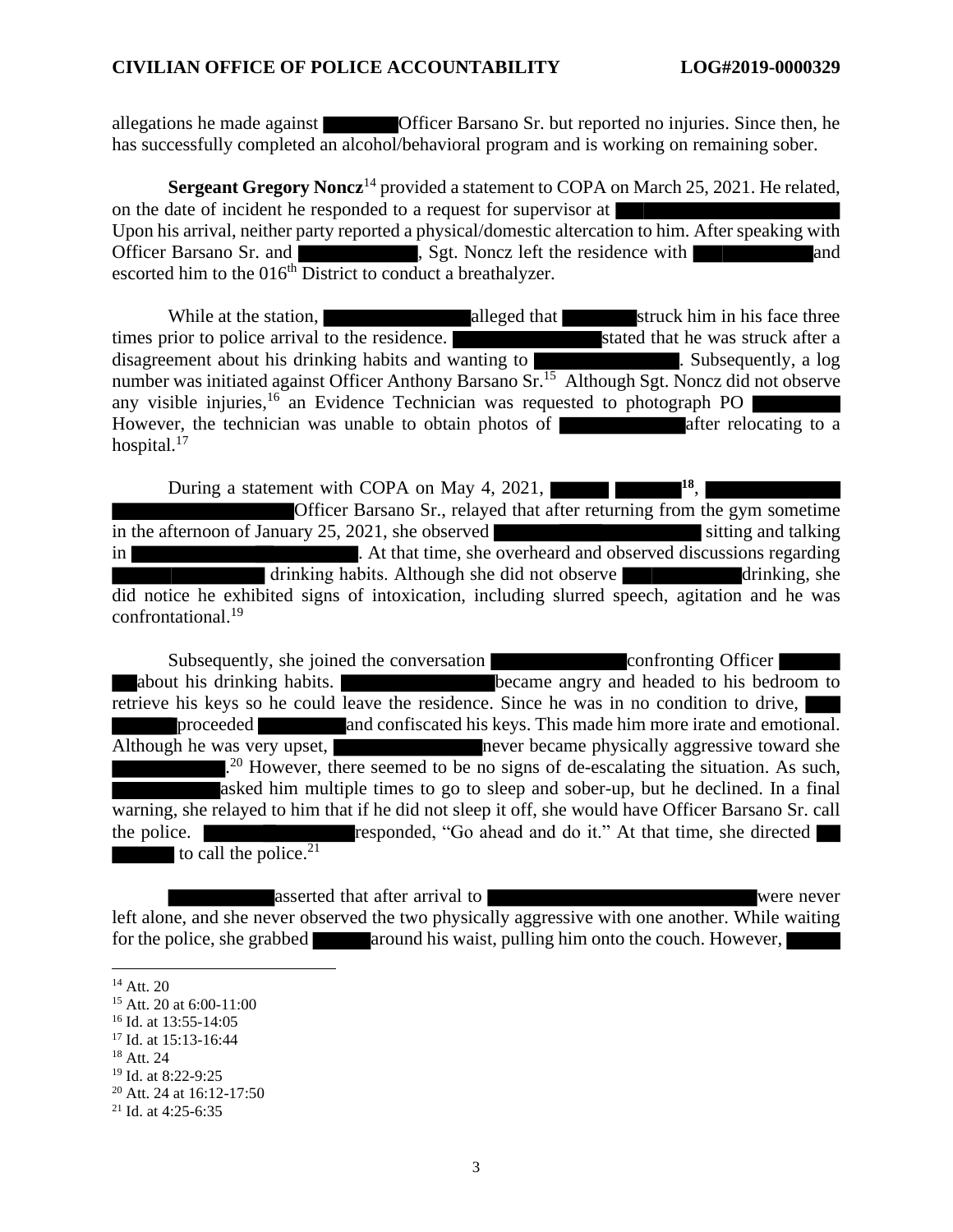began to wiggle his way out of her hold and slid himself onto the floor, landing on his bottom. She explained that was uncoordinated and unable to stand alone. Therefore, she asked to assist her with lifting him off the floor. She suggests that this was the one and only time Officer Barsano Sr. made physical contact with Shortly thereafter, police arrived.

When asked about discussions surrounding the incident with her stated relayed he did not recall much about the night of incident or making allegations against **.** However, he also relayed that he had no reason to believe he did not make the allegations since it was documented.<sup>23</sup>

In a statement to COPA on June 24, 2021, **Officer Barsano** Sr.<sup>24</sup> essentially reported the same account as **.** On January 25, 2021, he called 911 to report that was intoxicated.<sup>25</sup> Earlier that afternoon, he observed exhibiting signs of intoxication, in that he spoke loudly, had slurred speech, and had a loss of balance.<sup>26</sup> Officer Barsano Sr. reported that started drinking excessively during Summer 2020 due to work-related stress.<sup>27</sup>Officer Barsano Sr. stated that he believed reporting was his best chance at getting assistance/services for his alcohol abuse.<sup>28</sup>

After observing  $\blacksquare$  's behavior, he decided to confront him about his excessive drinking. This made and angry, and he became angrier when arrived home and joined the conversation. At some point during the conversation, threatened to leave  $\blacksquare$ . However, he was in no condition to drive or walk.<sup>29</sup> As Officer headed to also proceeded also proceeded and successfully retrieved his keys and wallet before he made it to them. became more upset while still attempting to exit the house. Meanwhile, Officer Barsano Sr. walked back and forth to both exits positioning himself in front of both doors, while holding both hands up to block from exiting. Officer Barsano Sr. adamantly asserted that that there was no physical altercation between the two<sup>31</sup> and that never became physically aggressive with him  $\blacksquare$ 32

During the commotion Officer Barsano Sr. called 911 for assistance. While waiting, tried to calm by hugging him around the waist, but somehow, they both fell to the floor. As such, Officer Barsano Sr. went over to assist them both up,<sup>33</sup> insisting that the incident never became domestic in nature.<sup>34</sup> After a while, calmed down

<sup>22</sup> Id. at 6:25-7:22, 18:10-20:50, and 25:25-26:25, 34:20-36:30

<sup>23</sup> Id. at 27:30-28:15

<sup>24</sup> Att. 28

 $25$  Id. at 6:13

<sup>26</sup> Id. at 10:30-10:50

<sup>27</sup> Id. at 7:19-7:45

<sup>28</sup> Id. at 25:24-28:50

<sup>29</sup> Att. 28 at 8:00-9:55

<sup>30</sup> Id. at 12:55-13:30

<sup>31</sup> Id. at 18:25-20:15

<sup>32</sup> Id. at 17:44-18:08 and 32:13-33:46

<sup>33</sup> Id. at 14:55-16:09

<sup>34</sup> Id. at 29:50-30:10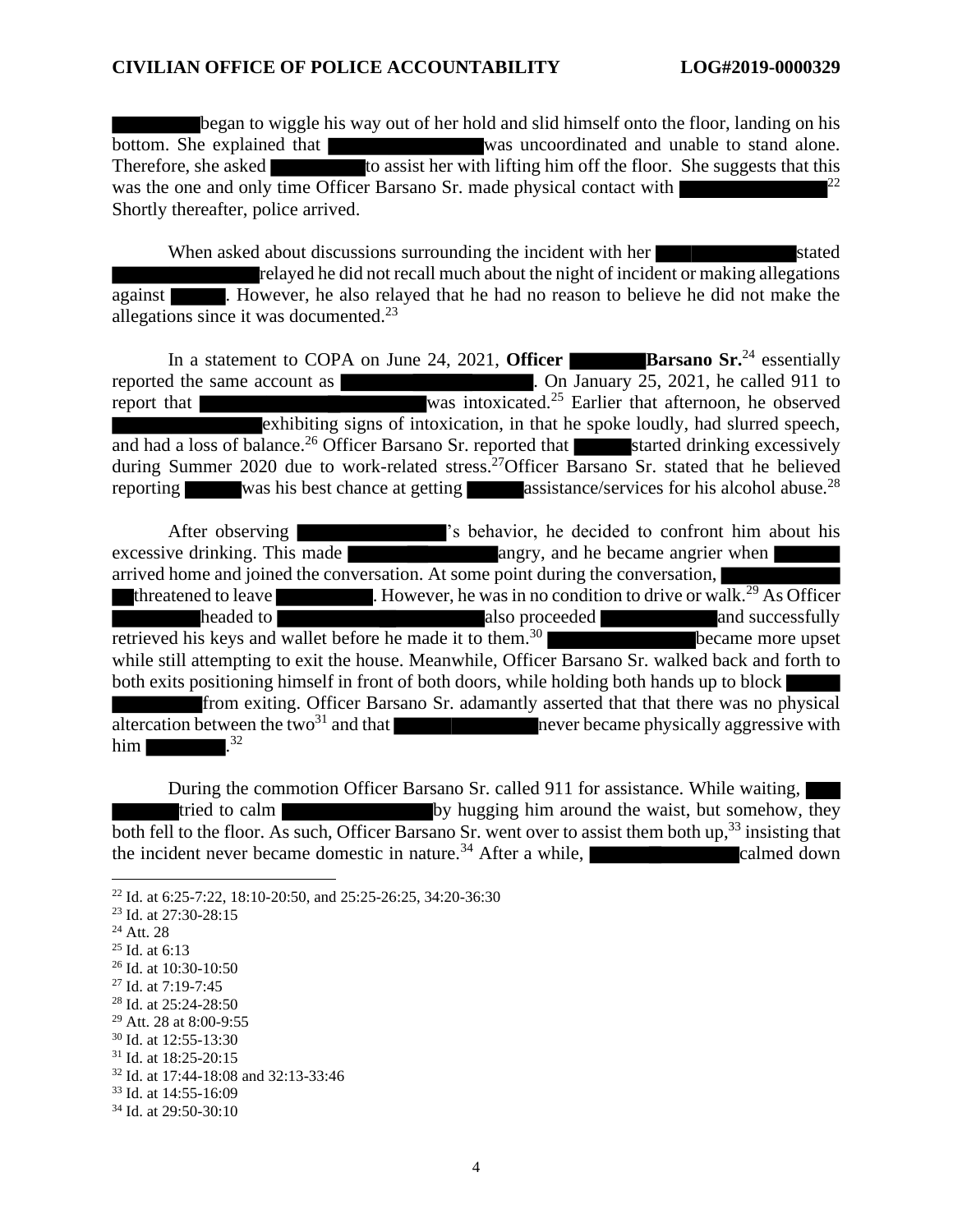and awaited the police. Shortly thereafter, Sgt. Noncz arrived and spoke with him . At that time, was ordered to go into the station to take a breathalyzer. There was no further incident. At the time of this statement, still receives alcohol related services.<sup>35</sup> In conclusion, Officer Barsano Sr. denied the allegations.

### **III. ANALYSIS AND CONCLUSION**

COPA finds **Allegations #1 and 2** that Officer Anthony Barsano Sr. pushed and/or threw and punched him without justification are **Not Sustained**. The evidence available does not support the allegations by a preponderance of evidence. 's accounts of the events were inconsistent. As depicted on BWC,

relayed to responding Officers McKinney and Sas that his dad threw him onto a bed/couch but not that he was punched in the face. However, he reported to Sgt. Noncz that he was punched in the face. **Reported to COPA** that due to his intoxicated state, he was unable to recall the events of that evening.

Officer Barsano Sr. and **essentially reported the same account, denying the** allegations made against Officer Barsano Sr. As stated by both, was made physical contact with to prevent him from driving, resulting with them falling to the floor. Additionally, both asserted there was no physical altercation. Officer Barsano Sr. denied the allegations as alleged. Lastly, no injuries were observed on Form For the Form of the Form of the  $\blacksquare$ stated above, there is insufficient evidence to support the allegations, and these allegations are Not Sustained.

Approved:



7/27/2021

Matthew Haynam *Deputy Chief Administrator – Chief Investigator*

Date

<sup>35</sup> Id. at 37:35-39:20